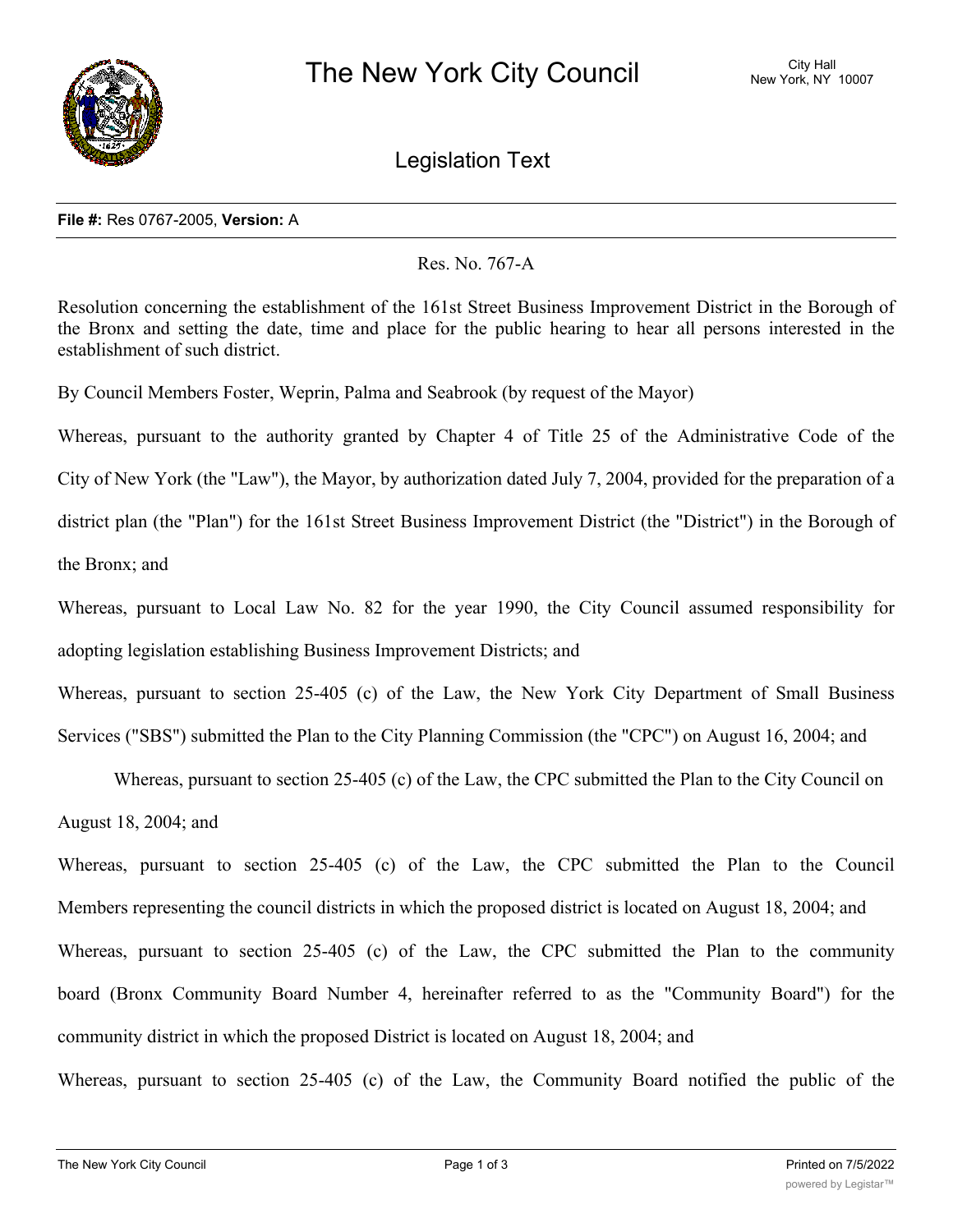## **File #:** Res 0767-2005, **Version:** A

Plan in accordance with the requirements established by the CPC; and

Whereas, pursuant to section 25-405 (c) of the Law, the Community Board conducted a public hearing on September 28, 2004; and

Whereas, on September 28, 2004, the Community Board voted to approve the establishment of the District; and

Whereas, pursuant to section 25-405 (c) of the Law, the CPC reviewed the Plan, held a public hearing and prepared a report certifying its unqualified approval of the Plan; and

Whereas, pursuant to section 25-405 (c) of the Law, the CPC submitted its report to the Mayor, to the City Council and to the Council Members representing the council districts in which the proposed District is located; and

Whereas, pursuant to section 25-405 (c) of the Law, a copy of the CPC's report, together with the original Plan, was transmitted for filing with the City Clerk on November 9, 2004; and

Whereas, pursuant to section 25-406 (a) of the Law, a copy of the Plan, and the CPC's report are annexed hereto and are made part of this Resolution; and

Whereas, pursuant to section 25-406 (a) of the Law, the Plan is on file for public inspection in the Office of the City Clerk, Municipal Building, Room 265, New York, New York; and

Whereas, pursuant to Section 25-406 (b) of the Law, any owner of real property, deemed benefited and therefore within the District, objecting to the plan must file an objection at the Office of the City Clerk within thirty days of the conclusion of the hearing held by the City Council, notice of which is provided by this Resolution, on forms made available by the City Clerk; and

Whereas, pursuant to Section 25-406 (b) of the Law, if owners of at least fifty-one percent of the assessed valuation of all the benefited real property situated within the boundaries of the District proposed for establishment, as shown upon the latest completed assessment roll of the City, or at least fifty-one percent of the owners of benefited real property within the area included in the District proposed for establishment, file